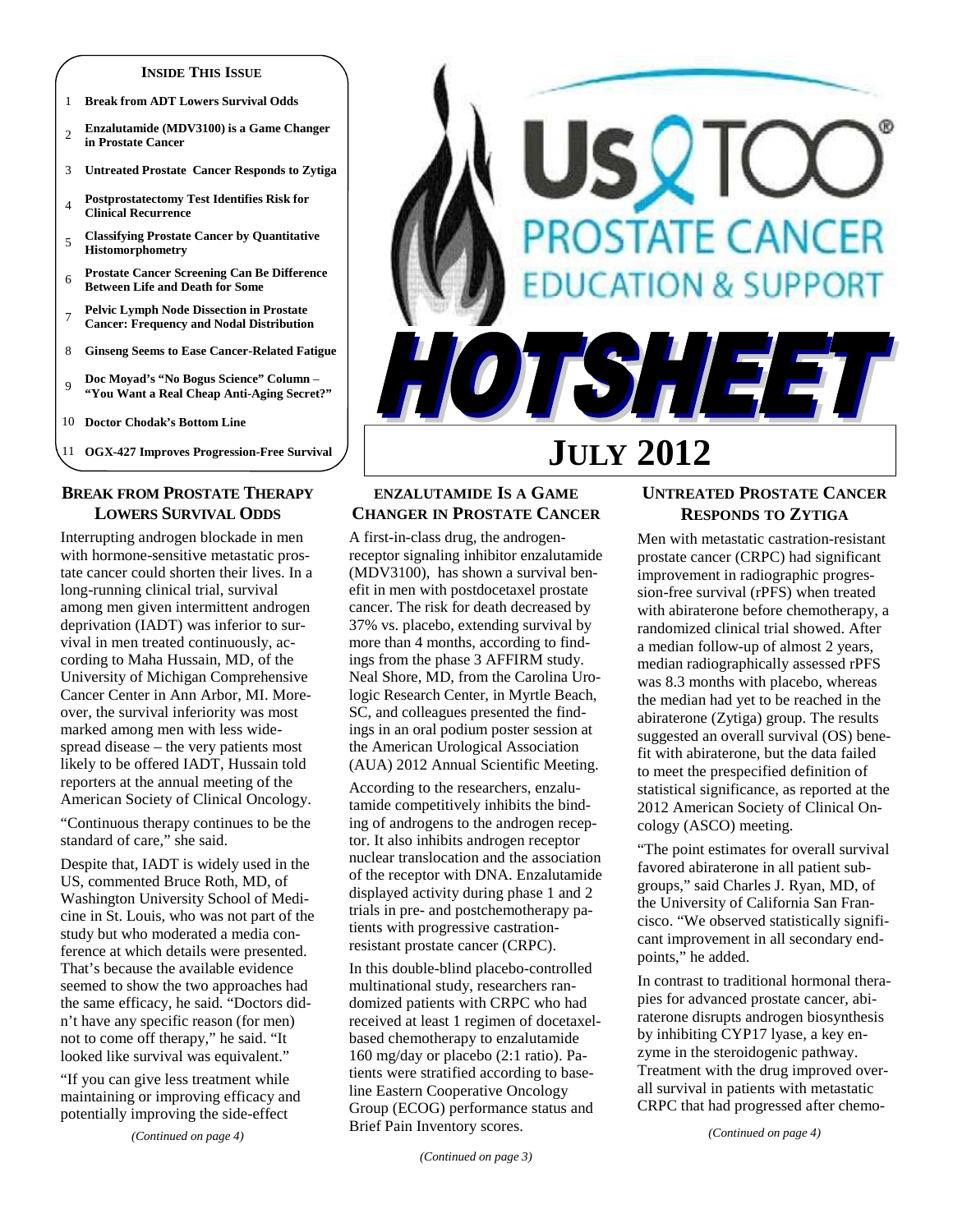

# **AND PEOPLE LIKE YOU!**

ITEMS CONTAINED IN US TOO PUBLICATIONS ARE OBTAINED FROM VARIOUS NEWS SOURCES AND EDITED FOR INCLUSION. WHERE AVAILABLE, A POINT-OF-CONTACT IS PROVIDED.

REFERENCES TO PERSONS, COMPANIES, PRODUCTS OR SERVICES ARE PROVIDED FOR INFORMATION ONLY AND ARE NOT ENDORSEMENTS. READERS SHOULD CONDUCT THEIR OWN RESEARCH INTO ANY PERSON, COMPANY, PRODUCT OR SERVICE, AND CONSULT WITH THEIR LOVED ONES AND PERSONAL PHYSICIAN BEFORE DECIDING ON ANY COURSE OF ACTION.

THE INFORMATION AND OPINIONS EXPRESSED IN THIS PUBLICATION ARE NOT RECOMMENDATIONS FOR ANY MEDICAL TREATMENT, PRODUCT SER-VICE OR COURSE OF ACTION BY US TOO INTER-NATIONAL, INC., ITS OFFICERS AND DIRECTORS, OR THE EDITORS OF THIS PUBLICATION. FOR MEDI-CAL, LEGAL OR OTHER ADVICE, PLEASE CONSULT PROFESSIONAL(S) OF YOUR CHOICE.

*HOTSHEET* EDITORIAL TEAM: JONATHAN E. MCDERMED, PHARMD JACQUELINE KONIECZKA THOMAS N. KIRK US TOO INTERNATIONAL STAFF:

THOMAS N. KIRK, PRESIDENT AND CEO TERRI GIBBONS LIKOWSKI, CHAPTER SVCS PROG MGR, TOLL FREE PHONE #: 1-877-978-7866 JACQUELINE KONIECZKA, OFFICE MANAGER RYAN MAGUIRE, COMMUNICATIONS COORD.

#### US TOO BOARD OF DIRECTORS:

*EXECUTIVE COMMITTEE/OFFICERS* KAY LOWMASTER, MSW, LCSW, CHAIRMAN DAVID P. HOUCHENS, PHD, VICE-CHAIRMAN JACK D. SHAFF, JR., TREASURER RIDGE TAYLOR, SECRETARY

*DIRECTORS:*  JERRY HARDY JEAN JEFFRIES HOWARD KACZMAREK DAVID M. LUBAROFF, PHD JAMES L. RIEDER DEXTER C. RUMSEY III JAMES C. HAMMACK, DDS REV. HAROLD "HAL" TEUSCHER

THOMAS N. KIRK, PRESIDENT AND CEO

US TOO INTERNATIONAL, INC. IS INCORPORATED IN THE STATE OF ILLINOIS AND RECOGNIZED AS A 501(C)(3) NOT-FOR-PROFIT CHARITABLE CORPORATION

#### **DONATIONS / GIFTS TO US TOO ARE TAX DEDUCTIBLE**

5003 FAIRVIEW AVE. DOWNER'S GROVE, IL 60515 PHONE: (630) 795-1002 / FAX: (630) 795-1602

#### **WEBSITE: WWW.USTOO.ORG**

COPYRIGHT 2011, US TOO INTERNATIONAL, INC.

## **POSTPROSTATECTOMY TEST IDENTIFIES RISK FOR CLINICAL RECURRENCE**

A newly available diagnostic test that uses immuno-polymerase chain reaction (IPCR) technology can detect serum PSA at concentrations in picograms per mL in men after radical prostatectomy (RP) to help identify men at a low risk of clinical recurrence. Jonathan E. McDermed, PharmD, Director of Scientific and Clinical Affairs at Iris Molecular Diagnostics in Carlsbad, CA, and colleagues conducted a study using this test. The results were published in the April issue of Clinical Chemistry (*Clin Chem* 58: 732-40, 2012).

Increasing levels of PSA in men with prostate cancer treated by RP can signify a risk for biochemical recurrence. According to the researchers, this new post-RP prognostic test differs from standard PSA tests because it identifies risk for clinical recurrence. This can help clinicians identify men who might be able to avoid follow-up treatment.

The test, developed using the nucleic acid detection immunoassay (NADiA) platform and sold under the name ProsVue, combines sandwich immunoassay technology with quantitative PCR (qPCR) to quantify very low levels of PSA. The immunoassay uses 2 monoclonal antibodies to capture PSA, and the label antibody is conjugated to a short strand of double-stranded DNA. After several washing steps, the immuno complex is subjected to qPCR, and the amount of PSA can be determined from the levels of amplified DNA.

The assay proved to be robust, with a limit of quantification of 0.000065 ng/ mL (0.65 pg/mL). Imprecision was determined using low (3.8), medium (24.1), and high (69.1) pg/mL PSA samples and was 5.2, 9.4, and 10.6%, respectively.

"The analytical characteristics of the assay support its use for sensitive and precise measurement of serum PSA," even at concentrations measured in picograms per milliliter, Dr. McDermed and colleagues note. According to the researchers, studies investigating the prognostic clinical utility of ProsVue PSA slope in men after RP are completed and will be reported separately.

*(Continued on page 6)* 

## **CLASSIFYING PROSTATE CANCER MALIGNANCY BY QUANTITATIVE HISTOMORPHOMETRY**

Loeffler M, Greulich L, Scheibe P, et al

#### **J Urol 187: 1867-75, 2012**

**Purpose:** Prostate cancer is routinely graded according to the Gleason grading scheme. This scheme is predominantly based on the textural appearance of aberrant glandular structures. Gleason grade is difficult to standardize and often leads to discussion due to inter-rater and intrarater disagreement. Thus, we investigated whether digital image based automated quantitative histomorphometry could be used to achieve a more standardized, reproducible classification outcome.

**Materials and methods:** In a proof of principle study we developed a method to evaluate digitized histological images of single prostate cancer regions in hematoxylin and eosin stained sections. Preprocessed color images were subjected to color deconvolution followed by the binarization of obtained hematoxylin related image channels. Highlighted neoplastic epithelial gland related objects were morphometrically assessed by a classifier based on 2 calculated quantitative and objective geometric measures, that is, inverse solidity and inverse compactness. The procedure was then applied to the prostate cancer probes of 125 patients. Each probe was independently classified for Gleason grade 3, 4 or 5 by an experienced pathologist blinded to image analysis outcome.

**Results:** Together inverse compactness and inverse solidity were adequate discriminatory features for a powerful classifier that distinguished Gleason grade 3 from grade 4/5 histology. The classifier was robust on sensitivity analysis.

**Conclusions:** Results suggest that quantitative and interpretable measures can be obtained from image based analysis, permitting algorithmic differentiation of prostate Gleason grades. The method must be validated in a large independent series of specimens.

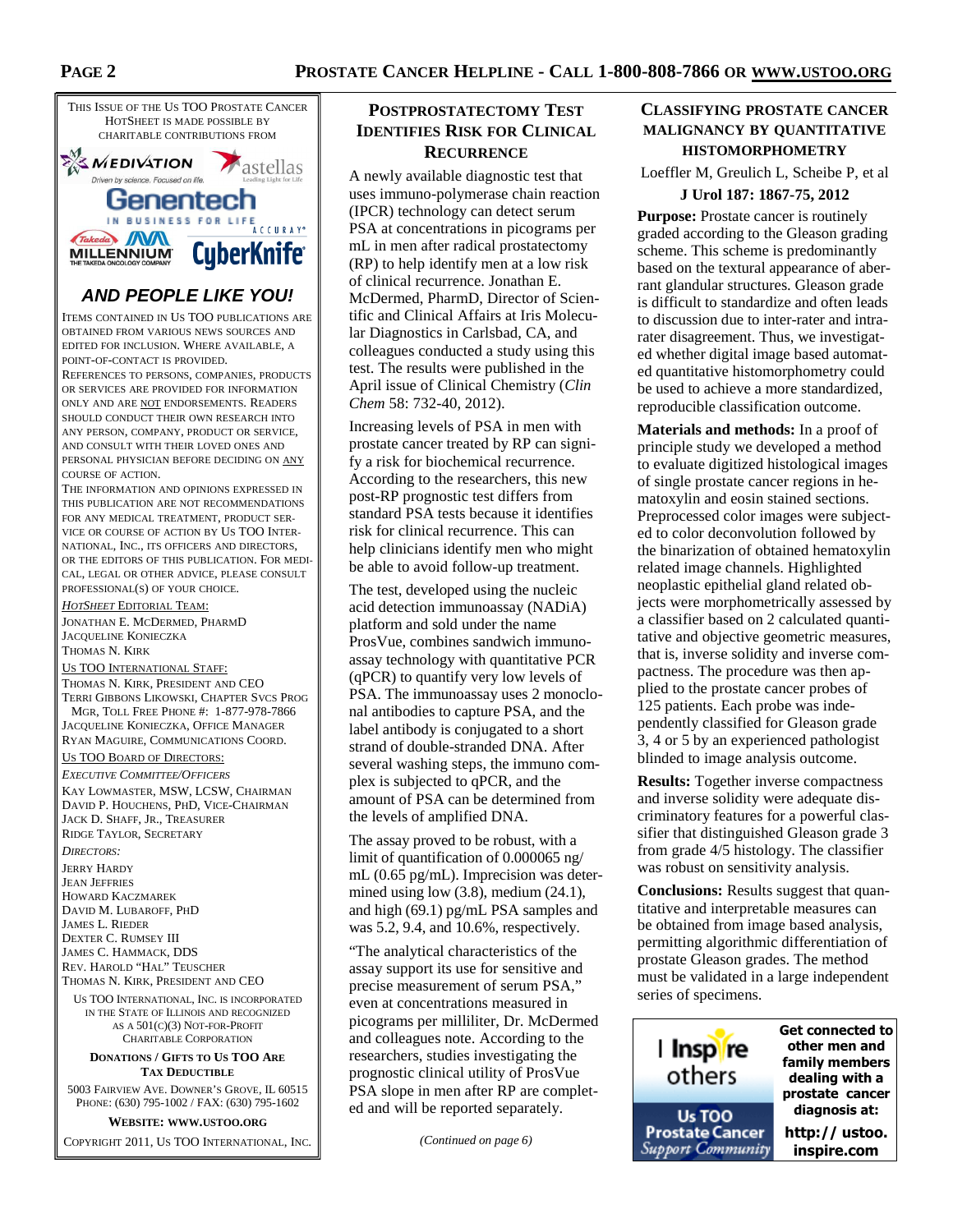## **ENZALUTAMIDE IS A GAME-CHANGER** *(Continued from page 1)*

The study involved 1199 men from 15 countries, recruited from September 2009 to November 2010. About three quarters of the men had received docetaxel and 37.8% had more than 20 bone lesions. The primary end point was overall survival (OS); secondary end points included radiographic progression-free survival, time to first skeletalrelated event (SRE), and time to prostate -specific antigen (PSA) progression.

The study was unblinded on the recommendation of the Independent Data Monitoring Committee after a planned interim analysis at 520 death events showed a significant 4.8-month OS benefit for enzalutamide, vs. placebo (18.4 vs. 13.6 months; hazard ratio, 0.631; P < .0001), indicating a 37% reduction in the risk for death. A survival benefit was observed across all subgroups. Men in the enzalutamide group received therapy for longer than those in the placebo group, and more men in the enzalutamide group remained on study (28.9% vs. 4.8%) Dr. Shore pointed out.

Overall, enzalutamide was well tolerated. There were no differences between the enzalutamide and placebo groups with respect to lab abnormalities or cardiovascular events. In terms of serious adverse events, the only difference was that in the enzalutamide group, 5 of

more than 800 men had seizures (0.6%).

"This is the first once-a-day agent that doesn't require concomitant steroids, and you can take it with or without meals," said Dr. Shore. Trials in earlierstage disease with this agent are ongoing. One large multicenter trial will evaluate this agent in men who have not received docetaxel. There are also plans to evaluate it in M0 castrate-resistant prostate cancer and in the androgen-sensitive disease state, Dr. Shore said.

"This is a game-changing agent because of its tolerability and, more important, its efficacy and ease of administration," he said. "I think this is an exceptionally optimistic and exciting time for both clinicians and patients."

According to Medivation and Astellas, the US FDA has received a New Drug Application for enzalutamide. "I anticipate that FDA will review the data favorably, given the combination of efficacy and safety from the AFFIRM clinical trial," stated Oliver A. Sartor, MD, from the Departments of Medicine and Urology at Tulane University School of Medicine in New Orleans, Louisiana, who was not involved in the trial.

2012 AUA Annual Scientific Meeting, Abstract LBA1, presented 22 May 2012 *Medscape Medical News, 25 May 2012* 

## **PROSTATE CANCER SCREENING CAN BE DIFFERENCE BETWEEN LIFE AND DEATH FOR SOME**

Men of lower socioeconomic status and those from third world countries are a subset of patients who do need prostatespecific antigen screening, researchers said last week at the 107th Annual Scientific Meeting of the American Urological Association (AUA) in Atlanta, GA.

That's because these men often present with advanced, metastatic prostate cancer, Dr. Brian K. McNeil, from SUNY Downstate Medical Center, Brooklyn, NY, told Reuters Health in an interview.

"Considering the recent controversies regarding PSA screening, including the recent US Preventive Task Force recommendation against screening, we decided to study those patients in our population who presented to Downstate with metastatic prostate cancer to identify those who would suffer if PSA screening was eliminated," Dr. McNeil said.

He and his team searched a prospectively maintained androgen deprivation therapy database from their inner city hospital and identified 148 men who presented with metastatic prostate cancer. At presentation, the median age was 69, and the median Gleason sum was 8 on prostate biopsy.

*(Continued on page 8)* 

## **SAVE THE DATES FOR SEPTEMBER PROSTATE CANCER AWARENESS MONTH!**  Reaching Men Through the Universal Language of Beer. **2012 Prostate Cancer 2012 Summit to End Pints For Prostates Conference Prostate Cancer September Events**  September 7-9, 2012 September 11-13, 2012 See web site for full schedule of awareness events, beer tastings and Marriott LAX Airport Hotel Washington DC festivals nationwide Los Angeles, CA Sponsored by Zero: The Project Sponsored by to End Prostate Cancer Sponsored by PCRI Pints For Prostates www.pintsforprostates.org www.prostate-cancer.org www.zerocancer.org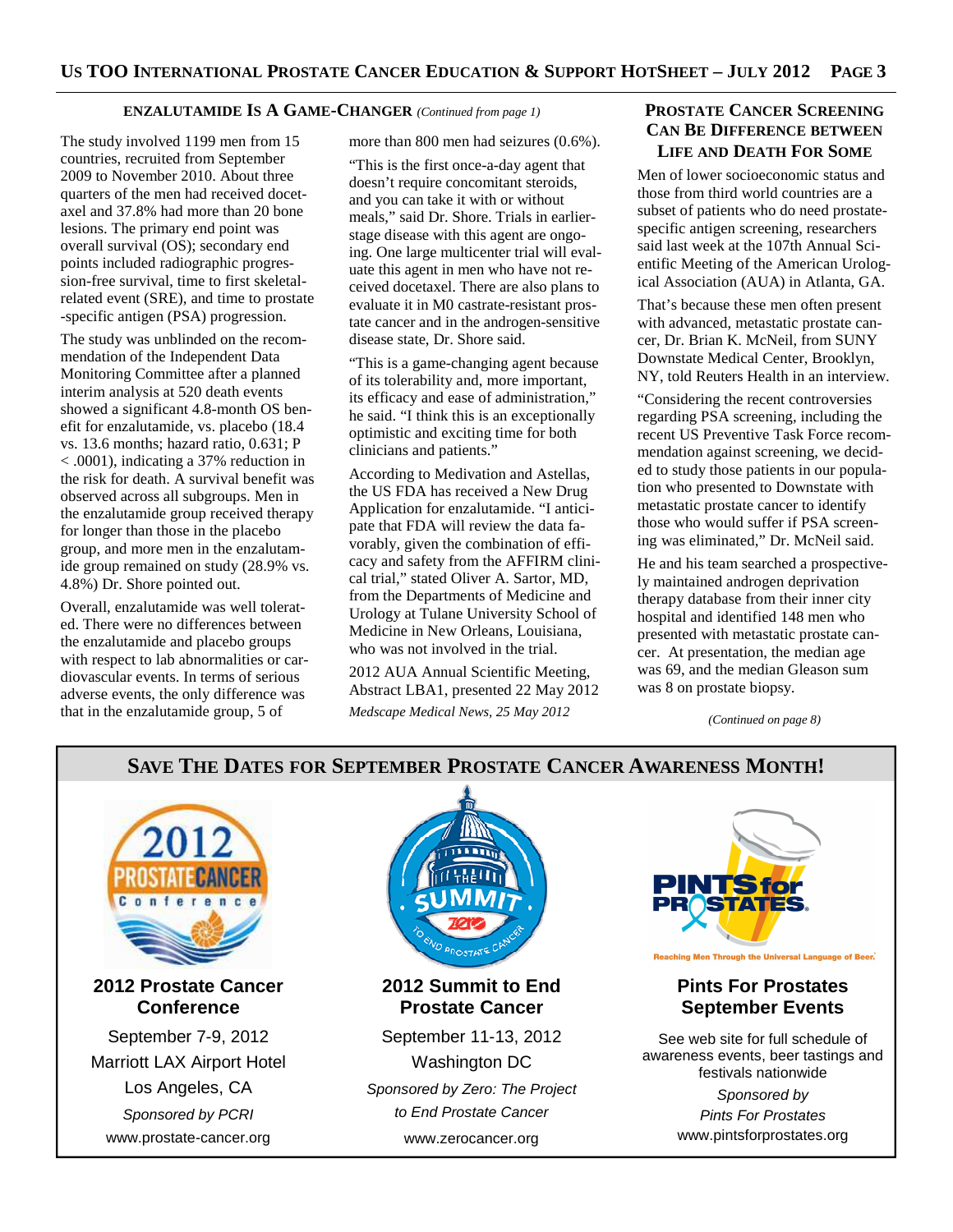therapy (N Engl J Med 2011; 364: 1995- 2005). Abiraterone subsequently received FDA approval for treatment of metastatic CRPC after progression on

Investigators in 12 countries sought to address some of the limitations in a multicenter phase III clinical trial of abiraterone in men with metastatic CRPC not yet treated with docetaxel. They randomized men to daily abiraterone plus prednisone or to placebo plus prednisone. Recognizing that death and delay in disease progression can be significantly separated in time, investigators specified co-primary endpoints of OS

Secondary endpoints reflected the time frame of deterioration from asymptomatic status to clinical hallmarks of the

• Need for opiate pain relievers Initiation of chemotherapy

Investigators defined rPFS by appearance of new lesions on bone scans, development of soft-tissue lesions on CT or MRI, and death from any cause. The protocol specified three interim analyses: one after occurrence of about 15% of OS events, a second after occurrence of 40% of events, and a third after oc-

The data and safety monitoring committee recommended stopping the trial after the second interim analysis, which came after 43% of OS events had occurred (P=0.008). Had the trial stopped after 40% of events, statistical significance would have been defined as P=0.0005. The primary analysis included 1,088 men, who had a median age of about 70 and PSA of about 40 ng/mL. More than 80% had bone metastases (>10 lesions in half of the men), half of the men had

• Time to PSA progression

currence of 55% of events.

soft-tissue or nodal lesions. After a median follow up of 22.3 months, 69% of abiraterone group had discontinued the drug, as had 84% of the placebo group. The most common reasons for discontinuation were radiographic progression (20% to 30%), clin-

Deterioration of performance status

docetaxel (Taxotere®).

and rPFS, Ryan said.

disease process:

## **IADT VS. ADT**

*(Continued from page 1)* 

profile, that would be a clinically important endpoint," Hussain said. But the results of this controlled study is likely to persuade both doctors and patients that sporadic therapy has a dangerous downside, Roth said. "There is a price to pay and that price is nearly 2 years of survival," he said.

The international randomized trial was designed to show that IADT was not inferior in efficacy to continuous ADT, with an upper bound hazard ratio (HR) of 1.20. To test the issue, they enrolled 3,040 men with newly diagnosed metastatic disease and PSA levels of at least 5 ng/mL of blood. They were given ADT for 7 months, using goserelin (Zoladex®) and bicalutamide (Casodex®). Those who showed a response, defined as a  $PSA \leq 4.0$  ng/mL in months six and seven were assigned randomly to continuous ADT or to have it interrupted.

With a median follow-up of 9.2 years, Hussain reported, median overall survival of those in the continuous arm was 5.8 years, compared with 5.1 for those getting IADT. The difference yielded an HR for death of 1.09 in favor of continuous ADT, but the upper bound of the 95% confidence interval was 1.24, so that the investigators could not conclude that the two were equivalent.

When the researchers analyzed subgroups of patients, they found that IADT offered equivalent survival for extensive metastases. But surprisingly, continuous ADT was significantly better for minimal metastases, offering a median survival of 7.1 years versus 5.2 for IADT (HR 1.23, 95% CI 1.02 to 1.49). This was statistically significant at P=0.034, Hussain said.

"We found this rather striking and surprising, as it goes against conventional belief," Hussain said. This may indicate that there are other important biological differences between widespread and more limited metastatic prostate cancer, she added.

#### Reference:

Hussain M, Tangen CM, Higano CS, et al. Presented at the 2012 Annual ASCO meeting; Abstract 4.

*MedPage Today, 3 June 2012* 

#### **UNTREATED PROSTATE CANCER RESPONDS TO ZYTIGA**

*(Continued from page 1)* 

ical progression (20% to 25%), and both radiographic and clinical progression (10% to 11%).

When the trial stopped, the placebo arm had a median rPFS of 8.3 months and a median OS of 27.2 months, whereas the median for both endpoints had yet to be reached in the abiraterone group. The difference in favor of abiraterone in pPFS and OS translated into a 57% and 25% reduction in the hazard ratios,  $(P<0.0001$  and  $P=0.0097$ , respectively).

The study revealed no new safety concerns, as adverse events were consistent with those observed in the phase III trial of post-chemotherapy patients, Ryan said. The most common adverse events (all grades) were fatigue (39%), fluid retention (28%), hypertension (22%), cardiac disorders (19%), hypokalemia (17%), and elevated liver enzymes (11% to 12%). Grade 3-4 adverse events were uncommon.

Invited discussant Susan Halabi, PhD, of Duke University in Durham, N.C., said that stopping the trial after an interim analysis introduced confounding factors that will bias follow-up data analysis. She acknowledged the overall trend favoring abiraterone but emphasized that the OS outcome remains only a trend. The secondary outcomes were more solid.

#### Source reference:

2012 ASCO Annual Meeting, Abstract LBA4518 presented 3 June 2012. *MedPage Today, 3 June 2012* 

**Want to learn more about local prostate cancer support group activities? Read the**

# CHAPTER NEWS!

**at www.ustoo.org!**

**PAGE 4**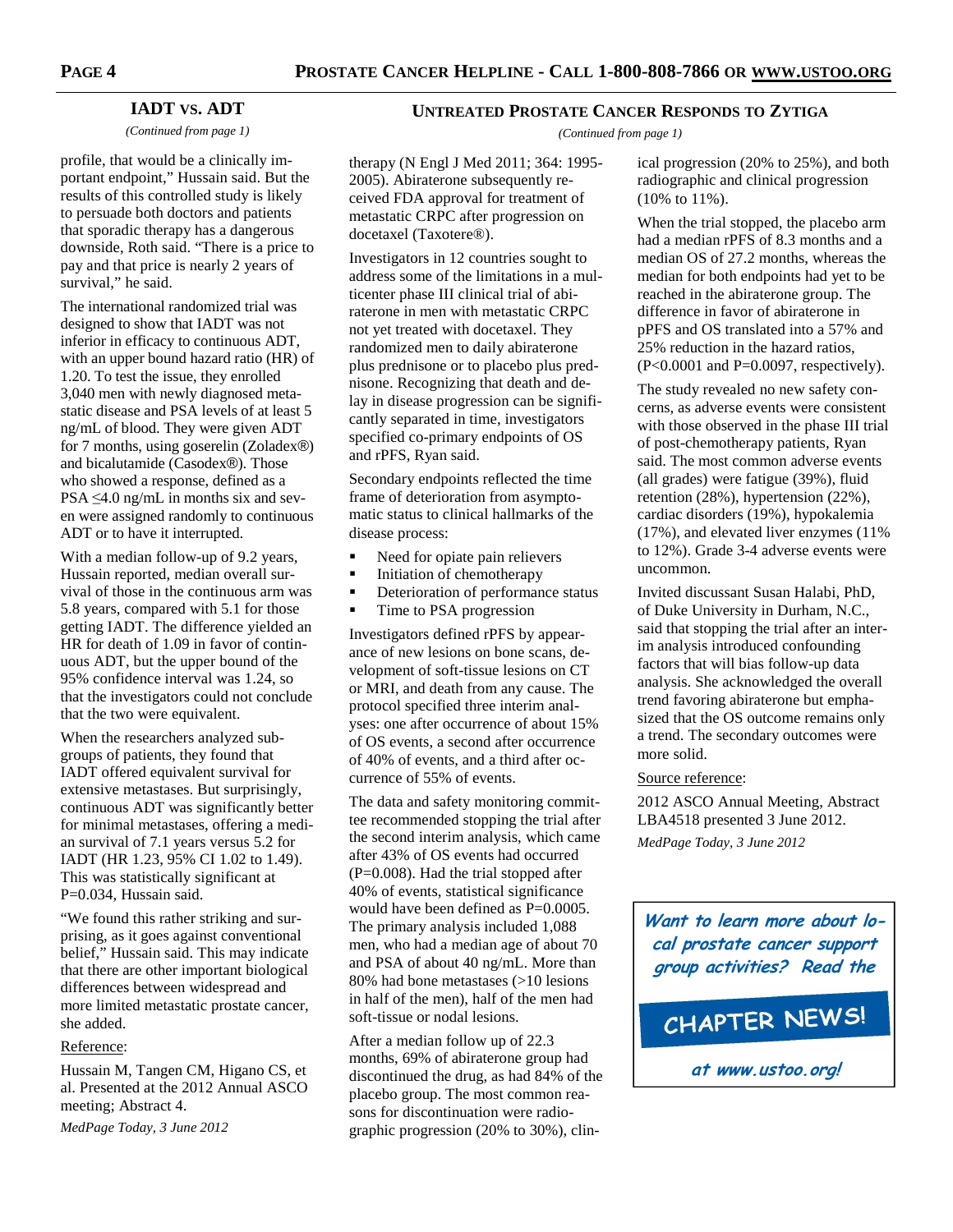# **PELVIC LYMPH NODE DISSEC-TION FOR PROSTATE CANCER: FREQUENCY AND DISTRIBUTION OF NODAL METASTASES IN A CONTEMPORARY RADICAL PROSTATECTOMY SERIES**

Godoy G, von Bodman C, Chade DC, et al

## **J Urol 187: 2082-6, 2012**

**Purpose:** We determined the frequency and distribution of metastases to pelvic lymph nodes in a contemporary American radical prostatectomy series.

**Materials and methods:** In 642 consecutive patients with clinically localized prostate cancer treated by a single surgeon between 2002 and 2009 pelvic lymph nodes were removed and submitted to the pathologist in separate packets (external iliac, obturator and hypogastric). We assessed the total number of nodes and the number with metastases in each packet.

**Results:** Complete pathological information was available for 427 patients, who had a median of 16 lymph nodes removed. Of the patients 35 (8.2%) had lymph node metastases, including 1.7% with low, 8.6% with intermediate and 23.9% with high risk cancer. Of those with nodal metastases 24 (69%) had positive lymph nodes in only 1 of the 3 areas, including the external iliac in 4 (11%), the obturator in 9 (26%) and the hypogastric in 11 (31%). Only 37% of the patients had positive nodes only in the external iliac area above the obturator nerve while 60% and 49% had at least 1 positive node in the obturator and the hypogastric area, respectively. Of the patients 80% had only 1 (49%) or 2 (31%) positive nodes.

**Conclusions:** In contemporary American patients with clinically localized prostate cancer, lymph node metastases were found more often and frequently exclusively in the obturator and hypogastric areas than in the external iliac area. Pelvic lymph node dissection limited to the external iliac area above the obturator nerve would identify and remove lymph node metastases in only a third of the patients with positive nodes found at full pelvic lymph node dissection.

## **GINSENG CAPSULES SEEM TO EASE CANCER-RELATED FATIGUE**

## **Study found herb worked better than sham treatment, but only after about 2 months**

The herb ginseng appeared to significantly reduce cancer-related fatigue compared to an inactive placebo, although it took several weeks for the herb's effects to take effect in the patients, a new study reports.

In the study, the researchers gave either a placebo or 2,000-milligram capsules of ground ginseng root to 340 patients who were being treated for cancer or had completed cancer treatment. Fatigue is extremely common among cancer patients; most of those in the study suffered from breast cancer.

The patients took capsules of pure American ginseng instead of some overthe-counter ginseng products that can include ethanol. Ethanol may be potentially dangerous to breast cancer patients, study researcher Debra Barton of the Mayo Clinic Cancer Center said in a news release from the clinic.

"After eight weeks, we saw a 20-point improvement in fatigue in cancer patients, measured on a 100-point, standardized fatigue scale," Barton said.

Those who took the ginseng capsules didn't report much improvement at four weeks, but at eight weeks they reported they felt less "worn out," "fatigued," "sluggish" or "tired," compared to those who took the placebo, the investigators found.

The study authors noted that ginseng didn't seem to have any side effects. They didn't specify how much the gin-

# **US TOO WANTS TO ANSWER YOUR QUESTIONS!**

Dr. Myers would love to provide direct answers to questions posed by Us TOO members. Instead of printing questions answered in the *Prostate Forum*, we'd rather provide readers who subscribe to both publications with fresh content. Questions about imaging, active surveillance, and biochemical relapse would be particularly appreciated right now.

If you have questions, please send them to <Jackie@ustoo.org> or call the Helpline at 800-808-7866.

seng treatments would cost.

A previous Mayo Clinic study found that about one-quarter of patients who'd had cancer and suffered from fatigue said they felt "moderately better" or "much better" after taking 1,000milligram or 2,000-milligram ginseng tablets. By comparison, only 10 percent of those who took the placebo reported those results.

Laura Murphy, a professor of physiology at Southern Illinois University Carbondale who's familiar with the research, said it's a helpful addition to existing knowledge. The cost of ginseng will be inexpensive compared to prescription drugs that could be used to treat fatigue, she said.

Why might ginseng help fatigue? It's not clear, said Murphy, who has studied the herb. "Essentially, when healthy people ingest ginseng, there are no notable effects," she said. "However, when an ill person takes ginseng, they tend to feel more normal."

The study, funded by the U.S. National Cancer Institute and the Breast Cancer Research Foundation, was scheduled to be released June 4 at the annual meeting of the American Society of Clinical Oncology in Chicago.

The data and conclusions of research presented at medical meetings should be viewed as preliminary until published in a peer-reviewed journal.

*HealthDay News, 4 June 2012* 

Together we're better Us TOO **Prostate Cancer** 

Support Community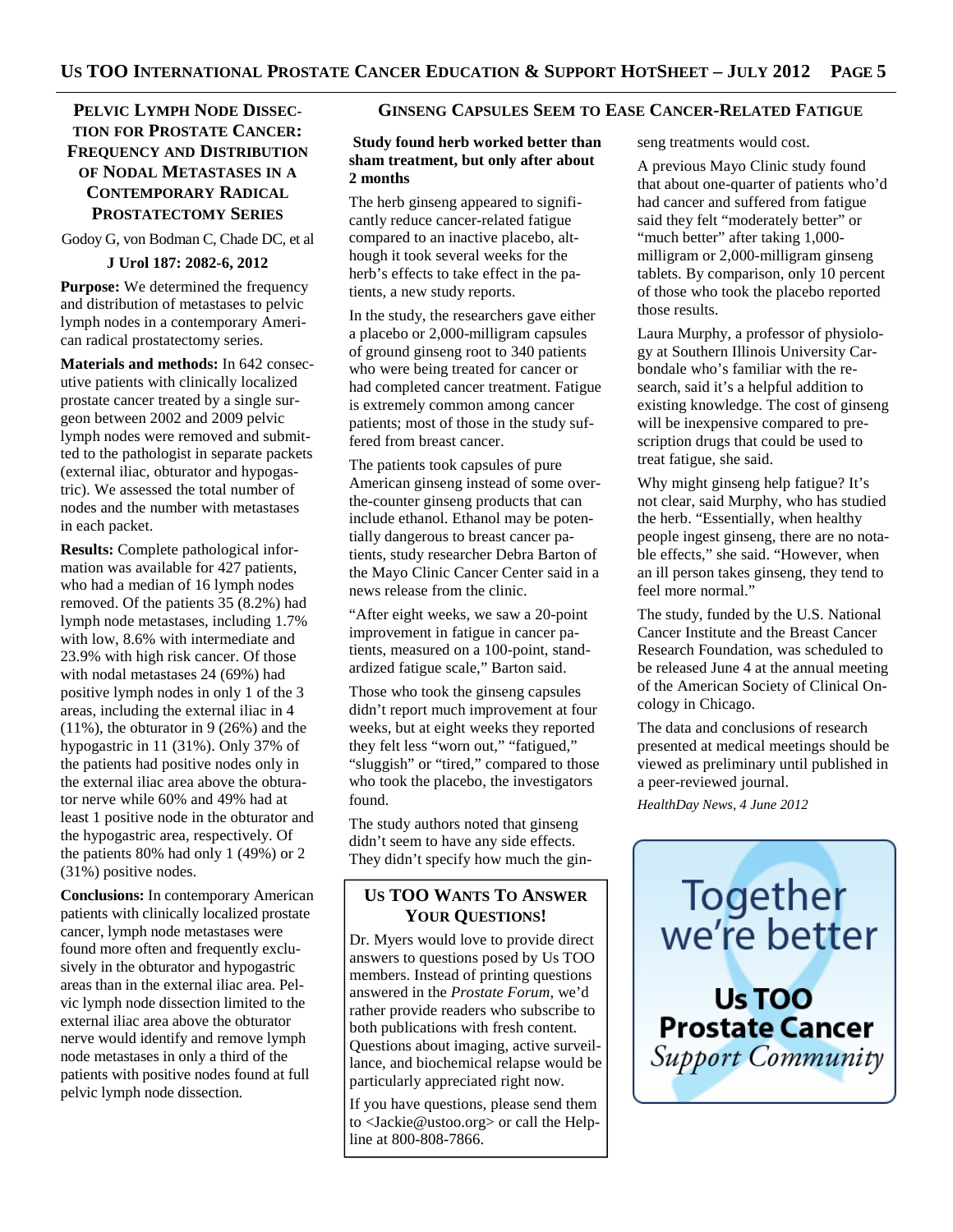## **DOC MOYAD'S WHAT WORKS & WHAT IS WORTHLESS COLUMN, ALSO KNOWN AS "NO BOGUS SCIENCE" COLUMN "You want a real cheap ANTI-AGING secret...well I have one for you!"**

Mark A. Moyad, MD, MPH

University of Michigan Medical Center, Department of Urology

**Editors' note**: Us TOO has invited certain physicians and others to provide information and commentary for the *HotSheet* to enrich its content to empower the reader. This column contains the opinions and thoughts of its author and is not necessarily those of Us TOO International.

**Bottom Line:** One of the cheapest antiaging secrets is \_\_\_\_\_\_\_ (did you really think I was going to give away the secret right at the beginning like I always do?)

Some things never change such as toilet paper, coat hangers, elevator call buttons, crying babies in the airplane seats in front and in back of you, and the fact that fiber may be the healthiest internal anti-aging ingredient that you can get your hands on folks. Another large prospective study on fiber has been published, this time from 10 European countries that included 452,717 men and women that were followed for an average of almost 13 years!<sup>1</sup> This is a long time to be followed, I mean heck my wife and I have a private investigator follow my teenage kids when we are out of town just for a few days, so 13 years is a long time. Anyway I digress, but the researchers found a relationship between increased fiber intake from cereals and vegetables and a lower risk of dying from any cause, and the benefits were similar for men as well as women.

# **US TOO SEEKS BOARD MEMBER APPLICATIONS**

Us TOO International, is seeking qualified individuals to serve on its Board of Directors. Members have been diagnosed with prostate cancer, are a member of such a man's family or significant other, or any person involved in or interested in support or treatment of such patients. Other qualifications include familiarity with an Us TOO chapter, ability to think globally, skills or experience deemed beneficial to the work of Us TOO and commitment to Us TOO's purpose and mission. See details at www.ustoo.org/SeekBoardMembers.asp. Send letters of nomination with a vita or resume to Thomas Kirk, President and CEO, Us TOO International, 5003 Fairview Avenue, Downers Grove, IL 60515 or e-mail tom@ustoo.org.

Isn't it interesting that these benefits were found from very cheap sources of fiber?! I mean we are not talking about fiber pills or powders here, but more "natural" sources of fiber. Researchers are also learning that fiber has multiple mechanisms of action from changing intestinal contents to help lower cholesterol, reduce markers of inflammation, promotes the feeling of fullness to reduce weight, allows more healthy bacteria to occupy the colon to lower the risk of infections, and brings water into the stool so that a healthy bowel movement can occur and you are not plugged up more than your local barber/salon shop drain after a full day of cutting hair. Some folks want clear cut data that fiber reduces the risk of prostate cancer or the progression of this disease, but that research is lacking. However, what is known is that cheap sources of fiber and getting just 20-30 grams a day from these sources may help you live longer and better because it has so many internal anti-aging properties (even reduces the risk of acid reflux, diverticulitis and hemorrhoids). Oh, and if you want to spend pennies then just buy Fiber One (look for the new 80 calorie option) cereal, All-Bran Buds cereal, or even a high fiber oatmeal brand such as Quaker Oats. You will not be disappointed…in other words…"Gentleman start your engines, and where the heck is that Sunday newspaper I need to read from cover to cover"…

#### Reference

1. Chuang SC, Norat T, Murphy N et al. Am J Clin Nutr, 2012 30 May [Epub ahead of print]



#### **NADIA PROSVUE TEST**

*(Continued from page 2)* 

In an interview with Medscape Medical News, Dr. McDermed said that "by being able to measure more than 10 times below the detection limits of other assays, if there is a change in the PSA from month to month, we can measure it and it is a real change," not variability inherent in the assay itself. Geoff Metcalf, Vice President of Sales and Business Development at Iris Personalized Medicine, explained that this test is similar in its approach to a prognostic test for breast cancer. "It gives clinicians an idea about how well the patient will do."

"This is a major advance in the management of prostate cancer," Metcalf said. After RP, "most men are placed into risk categories using nomograms; with that, there are still many questions about whether a man will develop clinical recurrence," he said. "With this test, we are able, with 92.7% accuracy, to identify men who will not clinically recur within 8 years of RP," he said. "This is not PSA recurrence, but clinical recurrence detected by biopsies or imaging."

Independent commentator David I. Lee, MD, assistant professor of surgery/ urology at the Perelman School of Medicine, University of Pennsylvania, in Philadelphia, said he thinks the test is "very clinical relevant." According to Dr. Lee, the gold-standard method of following men after RP for prostate cancer is monitoring PSA, which should be undetectable; if it becomes detectable, it is a sign of cancer recurrence.

"The ProsVue test, because of its very sensitive profile, may be able to detect recurrences earlier, enabling men to decide on other treatment options sooner," he stated. "There is no other assay that is of any use; therefore, the ProsVue test may become very useful because of its sensitivity," he added. According to Dr. Lee, this test might be especially useful for men with higher-risk pathology, in whom a slow ProsVue result might lead a man not to undergo adjuvant radiation. "Likewise, a concerning score may lead some men to start radiation or hormonal therapy earlier than otherwise contemplated," he said.

*Medscape Medical News, 25 May 2012*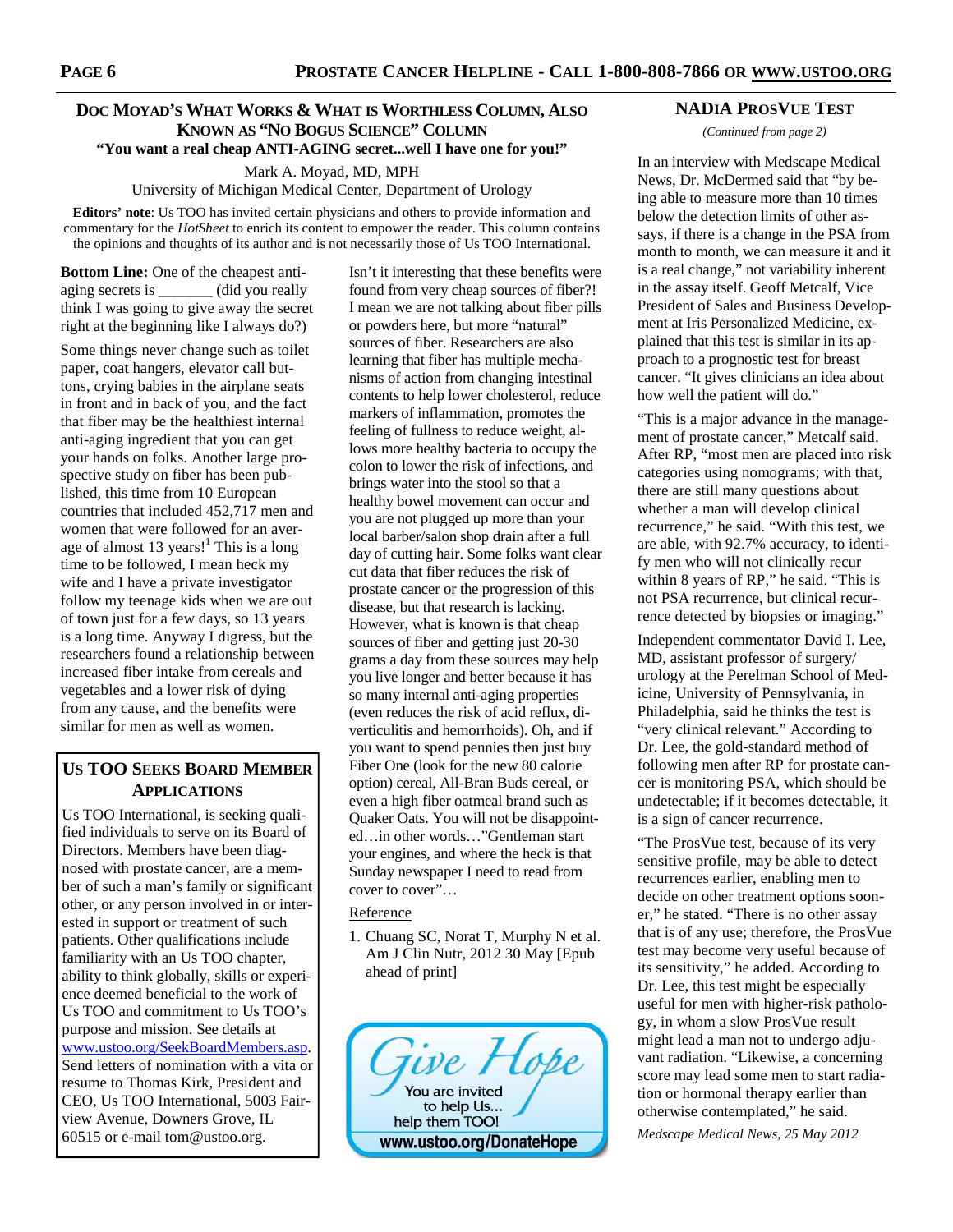## **DOCTOR CHODAK'S BOTTOM LINE** *(Ref Key: article #, page #, column #)*

 **Author:** *Winning The Battle Against Prostate Cancer, 2011*

*Editors' note*: Us TOO has invited certain physicians and others to provide information and commentary for the *HotSheet* to enrich its content to empower the reader. This column contains the opinions and thoughts of its author and is not necessarily those of Us TOO International.

In this month's *HotSheet*, there are three very important reports with clinical implications for men with advanced prostate cancer. The first (**a1p1c1**) involves new information about the effect of intermittent hormone therapy (IHT) for men with metastatic prostate cancer. For many years, men have been using IHT rather than continuous HT, believing that survival is just as good but quality of life is improved during the drug holidays. Recently, a randomized study from Europe showed that the overall survival was not different, but men on IHT had a higher death rate from prostate cancer and a lower death rate from other causes. Now a larger, and longer randomized study has shown that IHT in men with metastatic disease actually has a lower survival rate compared continuous HT by about eight months. Going forward this means men will have to decide if a better quality of life is worth a reduced survival rate. Whether this is also true for nonmetastatic disease requires another study.

**THE BOTTOM LINE:** IHT is inferior to continuous therapy in men with metastatic prostate cancer.

The other two important articles contain information from the 2012 ASCO meeting. One study (**a2p1c2**) tested enzalutamide (MDV3100), a new antiandrogen in men with metastatic prostate cancer who progressed after receiving docetaxel. The other study (**a3p1c3**) tested abiraterone in men with progressive metastatic disease who were naïve to chemotherapy. In both drug studies, the safety committees recommended stopping the studies early because the drugs showed significant benefit. For the enzalutamide, it improved survival while the abiraterone delayed the time to radiographic progression but had not yet reached a survival benefit. There were no major safety issues with abiraterone but enzalutamide caused seizures in 6 out of 1,000 men. FDA will review these results and then decide whether they should be approved. If they do, new questions will emerge. For men who have progressed on chemotherapy, the question becomes which drug should be given first or should both be given to-

gether. Enzalutamide is also being tested prior to chemotherapy and is highly likely to show a benefit too. If that occurs, the same questions will need to be answered in men naïve to chemotherapy.

**THE BOTTOM LINE:** Men with advanced castration resistant prostate cancer are likely to have two additional options, enzalutamide for those failing chemotherapy and abiraterone for those who have not yet been treated with it.

**a4p2c2** Some men who have undergone a radical prostatectomy (RP) are still destined to develop a recurrence. The most useful predictors are the pathology report and the Gleason score. Now a new test is being used to help identify men who are unlikely to recur. The ProsVue slope separates men into a low chance and high chance for recurrence with the idea that it may help some men avoid unnecessary treatment. This test could benefit many men except for one major problem. At this time there is little evidence that men benefit from getting delayed radiation so even if they are in the high risk group, it is unclear what to do about it. One could easily make a case that both risk groups should not receive additional local therapy, and at this time there is no proof that hormone or chemotherapy will improve survival in either group. So for now, the test may not be so useful until we have proof that treating men based on the ProsVue test will improve survival.

**THE BOTTOM LINE:** The ProsVue test may one day be useful for all highrisk men but at this time, it is unlikely to be very useful for selecting treatment.

**a5p2c3** Almost everyone is aware that Gleason score interpretation is highly subjective. Methods that could lower the variability would be very advantageous and could reduce the number of second opinions obtained. The idea of using image analysis is not new. This preliminary study is encouraging but at this time more data are needed to know its overall accuracy. It will be interesting to see how the method compares with pathologists with a expertise in interpreting prostate biopsies.

**THE BOTTOM LINE:** More data are needed to know if using standardized image analysis could substitute for the interpretation given by pathologists.

**a6p3c3** The article by McNeil argues in support of screening claiming that without screening many men will not be diagnosed until their cancer has spread. Clearly, this is one of the discussion points that men should hear when presented the pros and cons of screening. However, much more discussion is needed for men to make an informed decision than just telling them about the risk of developing metastatic disease.

**THE BOTTOM LINE:** Telling men about the potential to develop metastatic disease if they don't get screened is an important but very incomplete part of what men need to know about screening.

**a7p5c3** Another continuing controversy involves what to do about the pelvic lymph nodes at the time of RP. Should they be removed, should the surgeon wait for the frozen section results before removing the prostate, and which lymph nodes should be obtained? So far, no randomized study has shown a therapeutic benefit from removing the lymph nodes regardless of whether they do or do not contain cancer. Often, doctors remove some lymph nodes but do not wait for results. This is good for the doctor but clearly not good for the patient. When a more extensive dissection is done, more abnormal lymph nodes are detected, but complications can occur and surgery is longer. This report provides additional evidence that removing the external lymph nodes alone will often miss cancer and so this article supports doing a more extensive dissection.

**THE BOTTOM LINE:** If performed, a limited lymph node dissection is not going to be adequate.